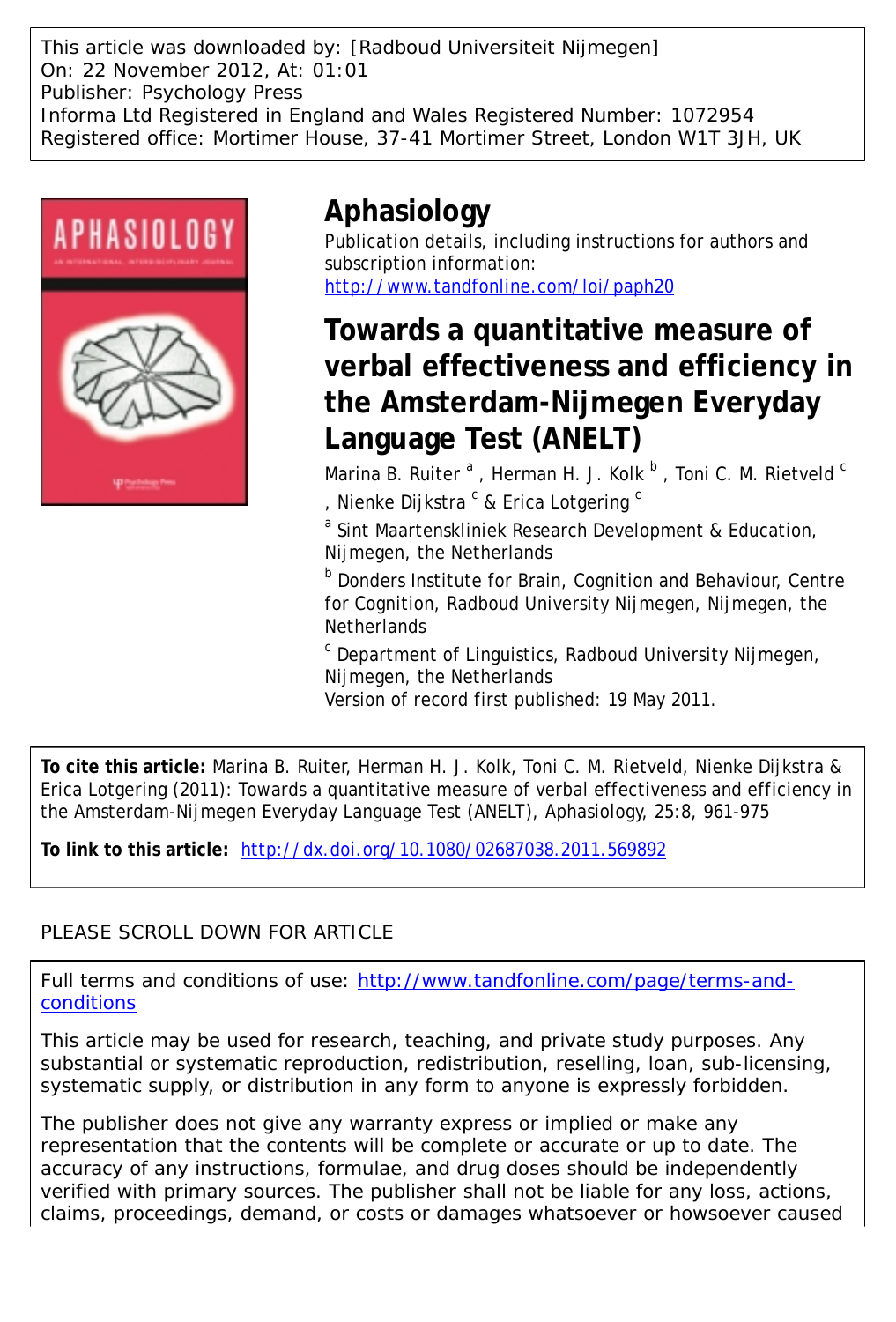arising directly or indirectly in connection with or arising out of the use of this material.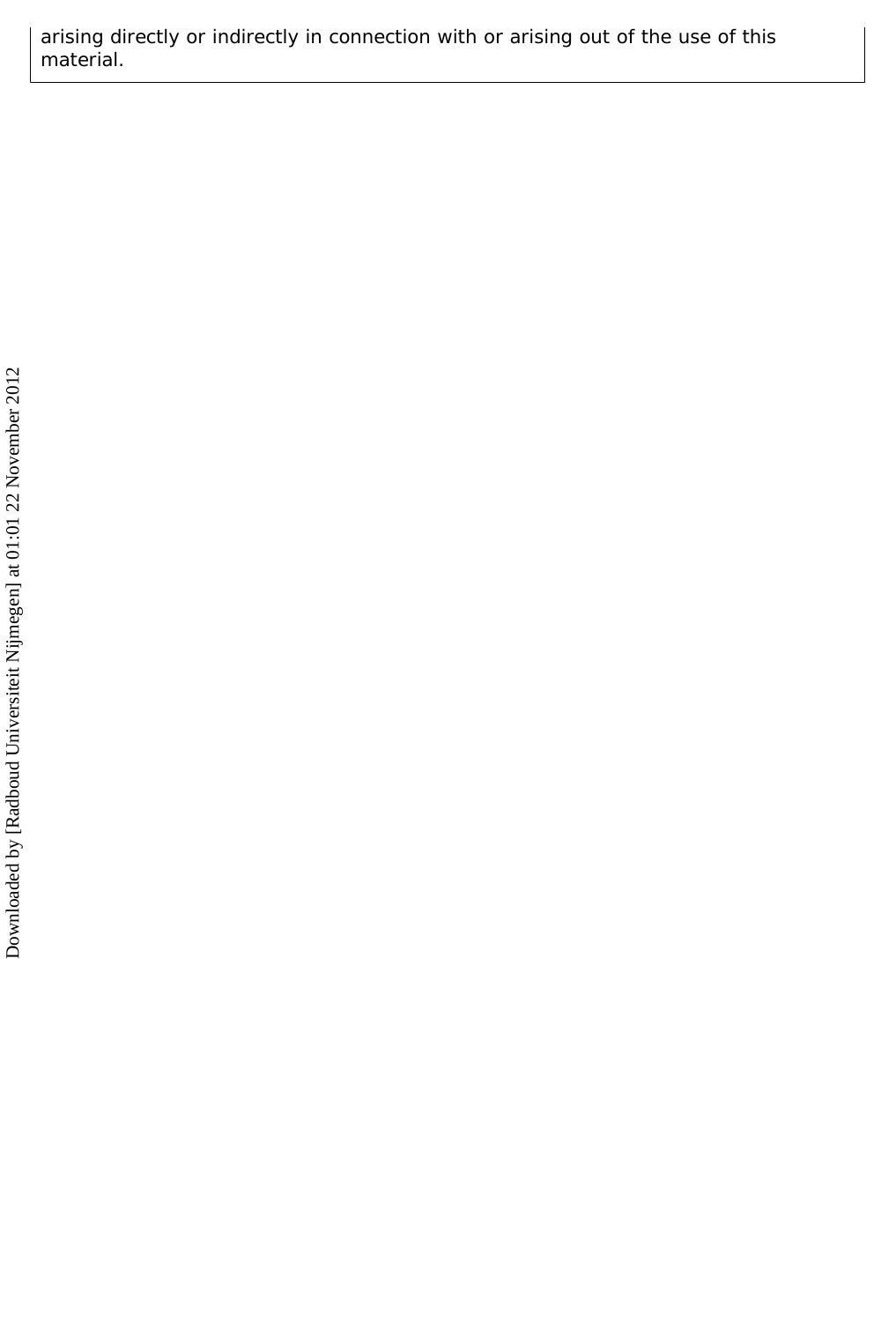## **Towards a quantitative measure of verbal effectiveness and efficiency in the Amsterdam-Nijmegen Everyday Language Test (ANELT)**

## **Marina B. Ruiter1, Herman H. J. Kolk2, Toni C. M. Rietveld3, Nienke Dijkstra3, and Erica Lotgering3**

<sup>1</sup>Sint Maartenskliniek Research Development  $\&$  Education, Nijmegen, the **Netherlands** 

2Donders Institute for Brain, Cognition and Behaviour, Centre for Cognition, Radboud University Nijmegen, Nijmegen, the Netherlands

3Department of Linguistics, Radboud University Nijmegen, Nijmegen, the Netherlands

*Background*: A well-known test for measuring verbal adequacy (i.e., verbal effectiveness) in mildly impaired aphasic speakers is the Amsterdam-Nijmegen Everyday Language Test (ANELT; Blomert, Koster, & Kean, 1995). Aphasia therapy practitioners score verbal adequacy *qualitatively* when they administer the ANELT to their aphasic clients in clinical practice.

*Aims*: The current study investigated whether the construct validity of the ANELT could be further improved by substituting the qualitative score by a *quantitative* one, which takes the number of essential information units into account. The new quantitative measure could have the following advantages: the ability to derive a quantitative score of verbal efficiency, as well as improved sensitivity to detect changes in functional communication over time.

*Methods & Procedures*: The current study systematically compared a new quantitative measure of verbal effectiveness with the current ANELT Comprehensibility scale, which is based on qualitative judgements. A total of 30 speakers of Dutch participated: 20 non-aphasic speakers and 10 aphasic patients with predominantly expressive disturbances.

*Outcomes & Results*: Although our findings need to be replicated in a larger group of aphasic speakers, the main results suggest that the new quantitative measure of verbal effectiveness is more sensitive to detect change in verbal effectiveness over time. What is more, it can be used to derive a measure of verbal efficiency.

*Conclusions*: The fact that both verbal effectiveness and verbal efficiency can be reliably as well as validly measured in the ANELT is of relevance to clinicians. It allows

Address correspondence to: Marina Ruiter, Sint Maartenskliniek Research, Development & Education, P.O. Box 9011, 6500 GM Nijmegen, The Netherlands. E-mail: m[.ruiter@maartenskliniek.nl](mailto:ruiter@maartenskliniek.nl)

The study described in this article was supported by the rehabilitation centre of the Sint Maartenskliniek in Nijmegen and conducted in collaboration with the Donders Centre for Cognition as well as the Department of Linguistics of the Radboud University Nijmegen. We would like to thank Marjolein Bruijstens, Lea Maessen, and Berber Spliethoff for their help in collecting the data. We would also like to thank the two anonymous reviewers for their valuable and constructive comments on an earlier version of this paper.

<sup>©</sup> 2011 Psychology Press, an imprint of the Taylor & Francis Group, an Informa business <http://www.psypress.com/aphasiology> DOI: 10.1080/02687038.2011.569892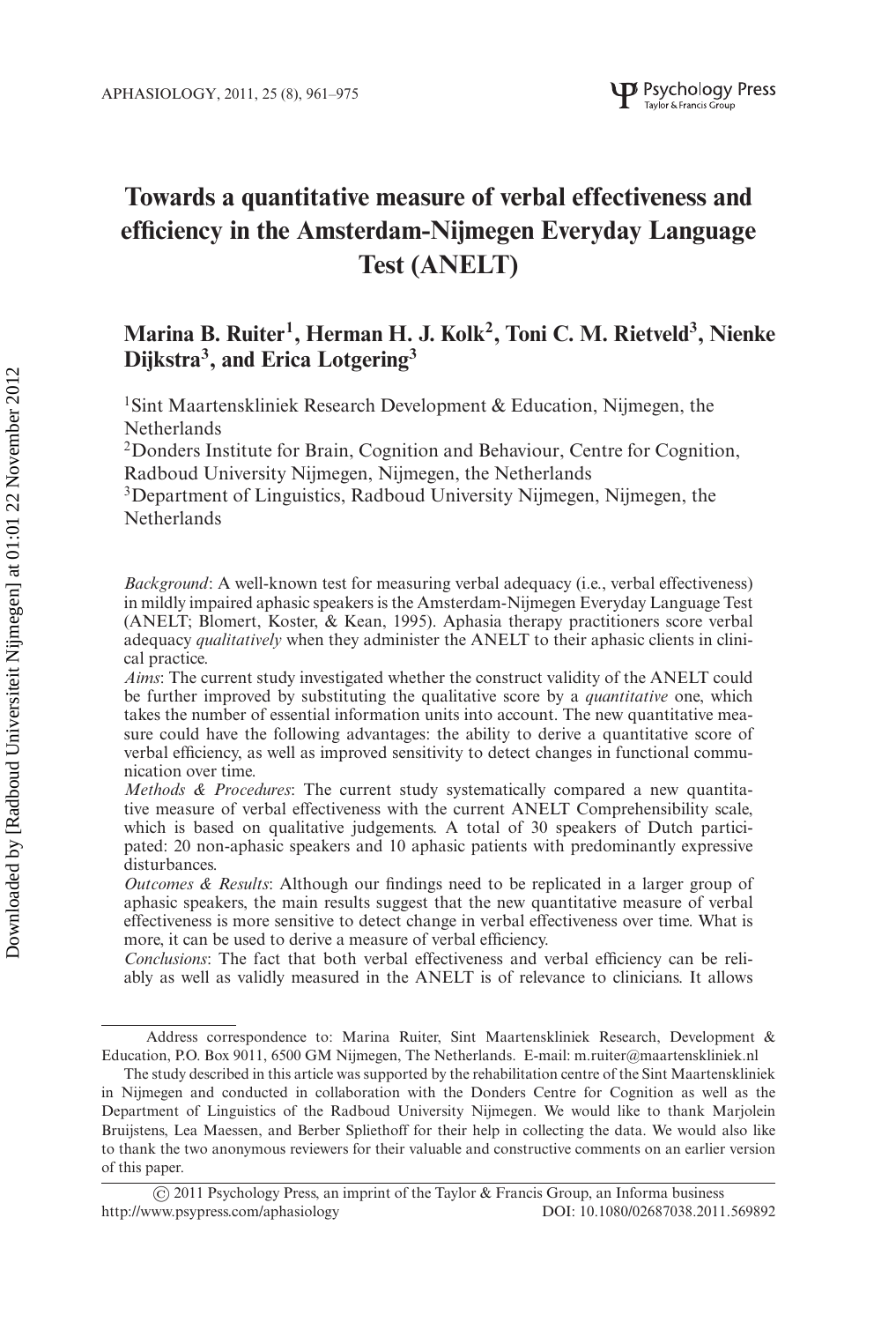them to obtain a more complete picture of aphasic speakers' functional communication skills.

*Keywords:* Functional communication; Quantitative measure; Verbal effectiveness; Verbal efficiency; ANELT.

A substantial body of research claims that the ultimate goal of aphasia therapy is to improve the functional communication skills of people with aphasia (cf. Blomert, 1990; Ramsberger, 2005; Worrall, 1995). Although functional communication can be defined in various manners, it is typically referred to as "the ability to receive a message or to convey a message, regardless of the mode, to communicate effectively and independently in a given environment" (American Speech-Language-Hearing Association, 1990, cited in Frattali, 1992, p. 64). In this article the focus will be on the category of aphasic patients whose language comprehension is relatively preserved, but whose spoken language production is mildly to moderately impaired (e.g., Broca's and anomic aphasia). In line with the classic classification of Weisenburg and McBride (1935), we will use the label *aphasic patients with predominantly expressive disturbances* to denote this subgroup of persons with aphasia. Focusing on this subgroup, the definition of functional communication can be more narrowly defined as the skill to get the message across effectively and independently through *spoken language*. Speakers with predominantly expressive disturbances not only differ in the extent to which they are able to convey their message through speech, but also in the number of words or time needed to do so. In order to obtain a more complete picture of their functional communication skills, *verbal efficiency* (i.e., verbal production per time unit) should be investigated as well.

## THE MOST IMPORTANT OUTCOME MEASURE IN APHASIA THERAPY: FUNCTIONAL COMMUNICATION

In the rehabilitation of aphasic patients with predominantly expressive disturbances, there are two ways to reach the goal of improved functional communication: restoration and compensation. In order to demonstrate an effect of restoration therapy, linguistic aspects of spoken language production as well as functional communication skills need to be examined, as both aspects of recovery do not always seem to correlate (e.g., Irwin, Wertz, & Avent, 2002; Marini, Caltagirone, & Carlomagno, 2007; Ross & Wertz, 1999).

The assessment of functional communication becomes even more important if restoration therapy is not profitable. In that case, aphasic speakers can only improve functional communication skills by adapting their speech behaviour. Compensation, which results from adaptation, allows them to circumvent their permanent linguistic impairment, at least for the greater part. For example, chronically anomic patients may handle their word-finding difficulties independently by producing a circumlocution each time word retrieval fails (e.g., Tompkins, Scharp, & Marshall, 2006). The effectiveness of therapy aiming for independently accessed and initiated compensatory speech behaviour cannot be evaluated with tests that measure predominantly language function, such as the Dutch version of the Aachen Aphasia Test (AAT; Graetz, De Bleser, & Willmes, 1992) or the Psycholinguistic Assessments of Language Processing in Aphasia (PALPA: Kay, Lesser & Coltheart, 1995), because improvement in language function is no longer expected. Instead, verbal effectiveness and efficiency should be investigated, independent of the linguistic form of the utterances used.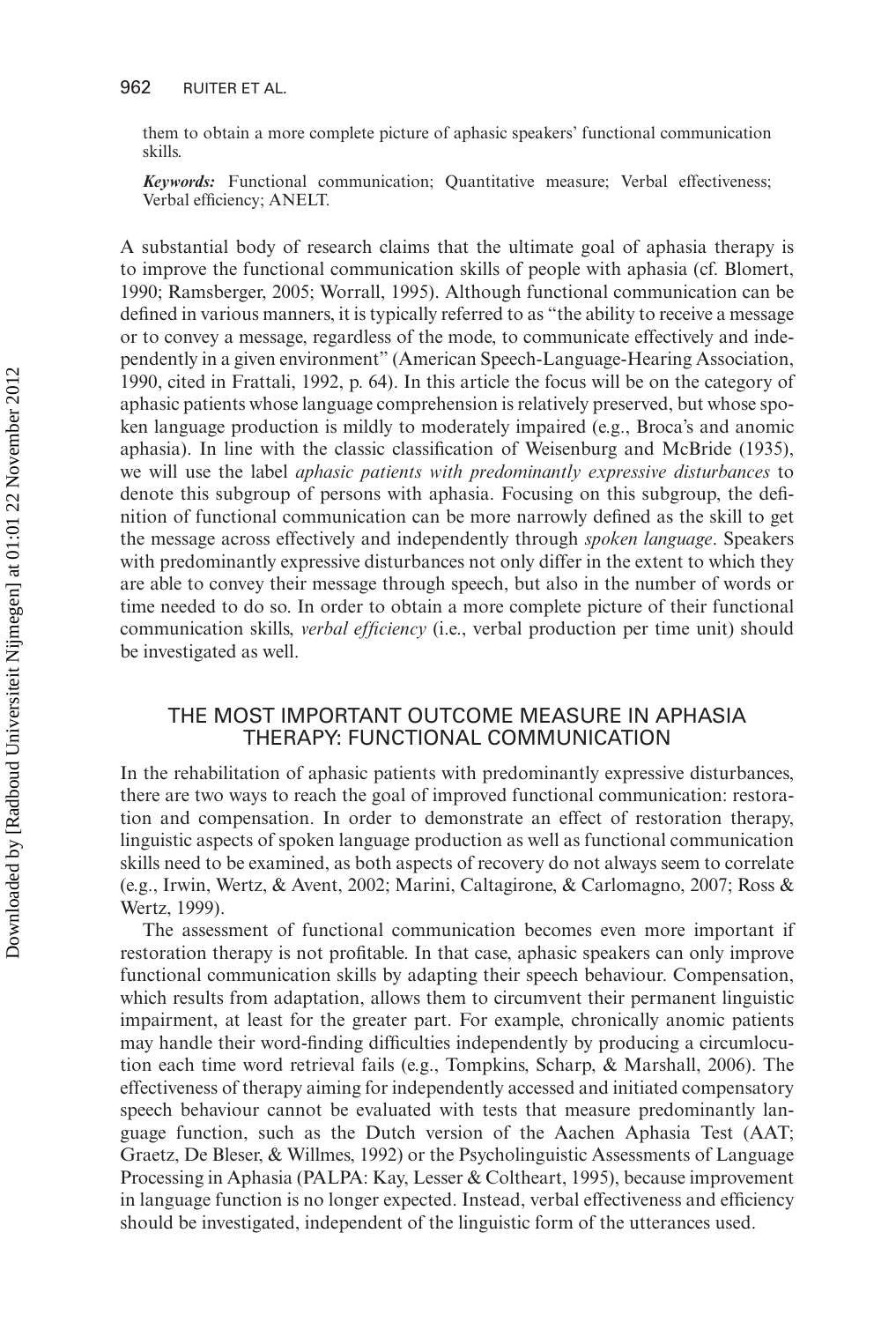### AMSTERDAM-NIJMEGEN EVERYDAY LANGUAGE TEST

A well-known test for measuring verbal adequacy (i.e., verbal effectiveness) in mildly impaired aphasic speakers is the Amsterdam-Nijmegen Everyday Language Test (ANELT; Blomert, Koster, & Kean, 1995). The ANELT does not include measures of communicative efficiency; focus is on communicative effectiveness only. In this test aphasic speakers are presented with scenarios of everyday life situations. Each scenario has a script-like character, in which the experimenter is an involved listener who does not engage in conversation. As a consequence, the communicative setting of each scenario is realistic, but consists of a monologue basically. An example of a scenario is: "Suppose you have an appointment with your family doctor; however, something else has come up. Therefore you need to reschedule your appointment. When you call the doctor, what do you say to him?" The verbal responses of the aphasic speaker to the ANELT scenarios are audio-taped and scored afterwards. The test has a standardised procedure, norm samples, and there are two parallel versions available. Each parallel version consists of 10 scenarios.

In the ANELT verbal adequacy is defined as a function of the comprehensibility of the spoken message and the intelligibility of the utterances used to convey it. The former relates to the content of the message, independent of the well-formedness of the utterances used. The latter relates to the degree to which the utterance can be perceived clearly, independent of its content or meaning. As Blomert, Kean, Koster, and Schokker (1994) point out, not only paralinguistic features (e.g., tempo and loudness) and voice quality have an effect on a speaker's intelligibility, but also disturbances that occur at the central levels of language production, such as phonemic paraphasias and neologisms. Thus two scales are used to score the aphasic speaker's verbal responses: the Comprehensibility A-Scale and the Intelligibility B-Scale. Each scale has five points ranging from *very bad* to *very good.* In effectiveness and efficacy studies the A-scale is often used exclusively as an outcome measure of verbal adequacy (e.g., Bastiaanse, Hurkmans, & Links, 2006; Doesborgh et al., 2003; Laska, Hellblom, Murray, Kahan, & Von Arbin, 2001). For that reason, we discuss only the ANELT A-scale here.

In order to establish inter-rater reliability of the ANELT A-scale, Blomert et al. (1994) requested six relatively untrained raters to score the responses that 14 aphasic speakers had given to both versions I and II. The judges were familiar with the ANELT scoring procedure, but they were not expert raters. Inter-rater reliability was satisfactory: Krippendorff's alpha, a reliability statistic used for content analysis (Krippendorff, 1970), was .92 and .94 for version I and version II respectively. Since internal consistency and stability over time were also found to be satisfactory, the ANELT is claimed to provide a reliable and valid assessment of aphasic speakers' verbal adequacy (Blomert, 1994; Blomert et al., 1994).

Blomert (1990) raised the question of how much and which information an aphasic speaker needs to express in each scenario in order to be judged *communicatively adequate* in the ANELT. In order to answer this question, Blomert first of all established which elements of meaning comprised the verbal responses to the ANELT of 30 nonlinguistically impaired speakers of Dutch. Blomert does not specify the elements of meaning for each scenario, neither does he provide examples, but the elements of meaning probably consisted of single content words and phrases. For the scenario on the family doctor introduced above, the elements of meaning might have included the following ones: *appointment*, *unable to be there*, *new appointment.* Although the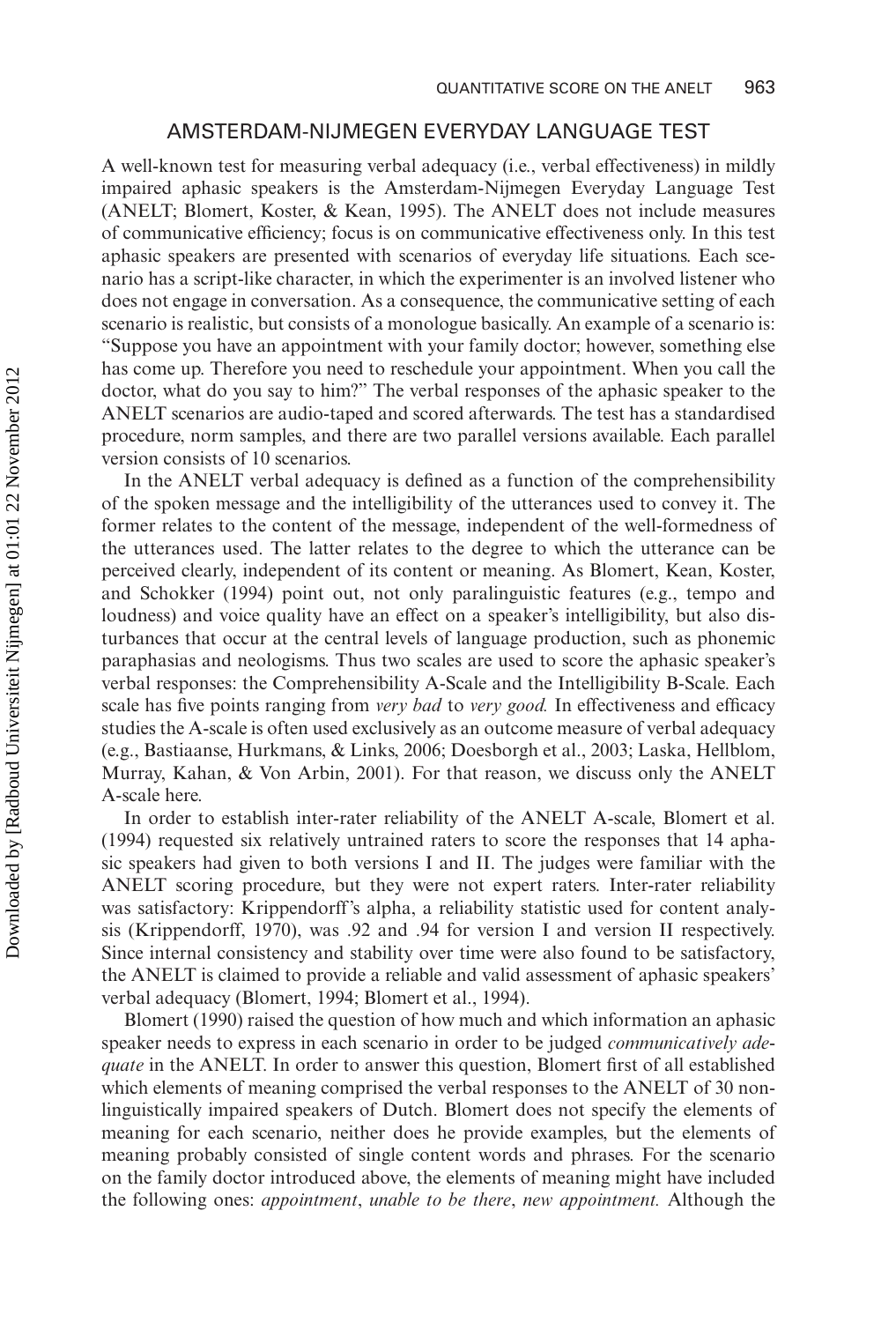ANELT consists of two parallel versions, Blomert only analysed the 10 scenarios of version I. Two independent raters were then asked to indicate whether 30 Dutchspeaking aphasic speakers produced these elements as well. The aphasic participants were between 20 and 71 years of age (*Mdn* = 52), 47*%* female. Median time postonset was 14 months (Range: 2–70). Based on their AAT scores, the participants were classified as Broca (7), Wernicke (5), Global (6), and Anomic (6). Out of the 30 participants, 6 could not be classified. In line with the expectations the degree to which aphasic speakers were comprehensible—as rated with the A-scale—was directly related to the number of essential elements that they had produced in ANELT version  $I, r = .77$ . This finding not only lends support for the construct validity of the ANELT, but also illustrates that "adequacy of verbal communication can be reliably expressed in quantitative measures" (Blomert, 1990, p. 317).

Although Blomert derived a quantitative score of aphasic speakers' comprehensibility in his 1990 study, in current practice aphasia therapy practitioners score verbal adequacy *qualitatively* when they administer the ANELT to their aphasic patients. In this article we use the notion of "qualitative judgement" (and similar notions) to indicate that the current scoring procedure is concerned with subjective judgement of verbal effectiveness rather than with measurement of this parameter based on counts of events which can be objectively identified, because no external criteria (i.e., the amount of essential information to be conveyed) are provided for assigning scores on the (ordinal) 5-point Comprehensibility scale. That is, clinicians do not transcribe their patients' verbal responses orthographically when assigning scores to the A-scale; they only score the audio fragments, which they should not play back more than once according to the ANELT protocol. Clinicians should keep the following questions in mind when rating the aphasic speaker's verbal adequacy on the 5-point A-scale: (a) Which information was expressed? (b) To what extent does this information cover the message to be conveyed? So, even though reference is made to the amount and relevance of information conveyed, it is not indicated in the test manual *which* elements of meaning are considered essential in order to achieve the communicative goal. Also, it is not clear *how many* of these elements need to be expressed in order to be given a particular score. Aphasia therapy practitioners are only provided with some examples in the Appendix, such as the following response to Scenario 5 of version I (family doctor, introduced above), which should be assigned 2 points on the ANELT A-scale:

*dan zou je ze zeggen niet niet te an gaat niet 't gaat niet dan het ik efgesreken gesproken ja* ... *ja sa sorry eh kan niet .. ken nie weg eh ..*

(Then you they should say not not to al not possible it is not possible then I has egree agreed well .. well sa sorry er cannot ... cannot go away er ... )

As stated above, the data obtained by Blomert (1990) indicate that adequacy of spoken language can be reliably expressed in quantitative measures, and his data thus lend support to the construct validity of the ANELT, based on qualitative judgements. This raises the question of whether the construct validity could not be further improved by substituting the qualitative score by a quantitative one, which takes the number of essential information units into account. One obvious improvement would be that now, in addition to a measure of verbal effectiveness, we are able to derive a verbal efficiency score, such as the average number of essential information units produced per minute. But the new quantitative measure could have other advantages as well, such as improved sensitivity to detect changes in functional communication over time. Although Grande et al. (2008) did not include any measures of verbal effectiveness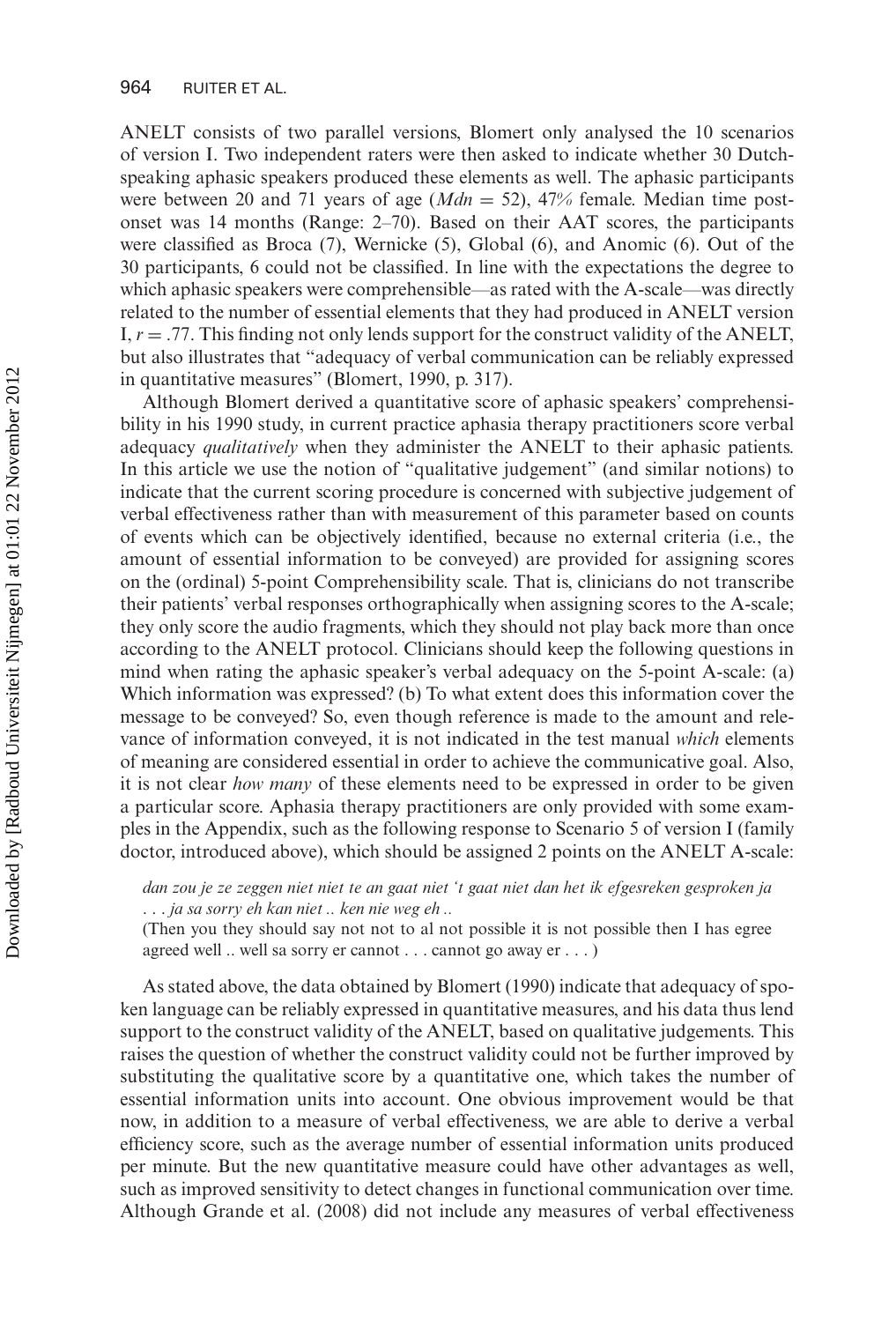in their analyses, they found that quantitative analyses of spontaneous speech of persons with aphasia were more sensitive to change in linguistic performance than speech rating scales. It therefore seems worthwhile to systematically compare the current qualitative scoring procedure with a quantitative measure of verbal adequacy, which is based on the number of essential information units produced in the ANELT.

## RESEARCH AIMS

The present study systematically compares a quantitative measure of verbal effectiveness, based on the essential elements of meaning to be expressed in the ANELT, with the current ANELT A-scale, which is based on qualitative judgements. The reason for comparing both measures is that it allows us to investigate whether:

- 1. quantification of the number of essential information units produced in the ANELT yields at least the same inter-rater agreement as the current Comprehensibility A-scale;
- 2. a quantitative score of verbal effectiveness allows experimenters to reliably tell aphasic patients apart from linguistically unimpaired speakers, just as the traditional ANELT does;
- 3. quantifying the number of essential information units produced in the ANELT improves responsiveness of the traditional ANELT. A test is responsive if it is sensitive to detect changes in verbal effectiveness when guided recovery takes place. There are two conditions that have to be met in order to investigate responsiveness: the aphasic speakers should improve verbal effectiveness over time, and non-linguistically impaired speakers should not.
- 4. In addition to the research questions (1) to (3), we also investigated whether a measure of communicative efficiency can be derived from the quantitative score of verbal effectiveness in the ANELT. This is of relevance because, as mentioned above, verbal efficiency is not measured in the traditional ANELT.

To conclude, the current study both replicates and appends to the one conducted by Blomert (1990). In the latter study only the scenarios of version I were analysed and the quantitative score was not used for establishing a scoring procedure. As indicated above, the current study seeks to provide a quantitative scoring procedure for all scenarios, which can be beneficial to those involved in the rehabilitation of persons with aphasia.

#### METHOD

#### A quantitative scoring procedure for the ANELT

Before we could address the research questions mentioned in the preceding section, we had to develop a quantitative scoring procedure for the ANELT. In doing so we used an adapted version of the Content Unit analysis (Yorkston & Beukelman, 1980). Yorkston and Beukelman have defined a Content Unit (CU) as "a grouping of information that was always expressed as a unit by normal speakers" (p. 30) when presented with the *Cookie Theft* picture of the Boston Diagnostic Aphasia Examination (BDAE; Goodglass & Kaplan, 1972). A CU either consists of a single content word (e.g., *boy*)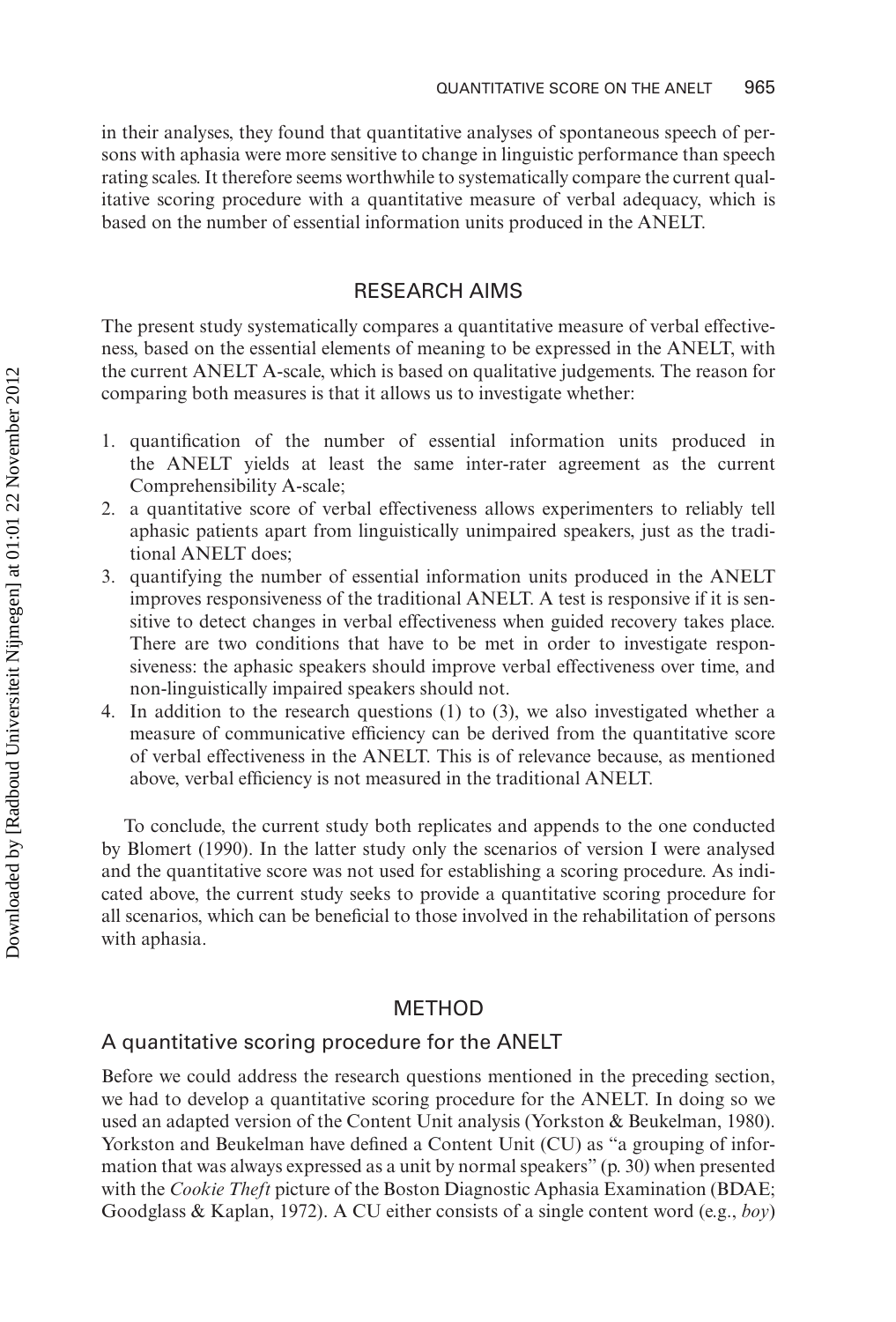or a phrase (e.g., *on the table*).<sup>1</sup> Synonyms such as *lady* and *woman* are analysed as one and the same CU. We used the CU analysis to verify the extent to which *propositions* were conveyed by non-aphasic speakers. Propositions reflect preverbal messages as they stand for the structure of the lexical concepts. Although propositions correspond to words, one and the same proposition can be put into words in various manners. For example, the propositions *cause(you(go(shirt, from you to me)))* and *new(shirt)* can be verbalised as "I expect you to give me a new shirt" or "You should provide me with a fresh one".

More specifically, we orthographically transcribed the verbal responses that 24 nonlinguistically impaired speakers of Dutch had given to the 20 ANELT scenarios. These speakers varied in age between 50 and 58 years  $(M = 54)$ , 50% female. Their level of education (Verhage, 1964) ranged from 4 to 7 ( $Mdn = 4$ ). In Verhage's classification, levels 1 and 2 indicate a low educational level (e.g., elementary school not fully completed); levels 3 through 5 an intermediate level; and levels 6 and 7 a high level of education (e.g., university). It is important to point out that none of these nonaphasic speakers participated in the subsequent phase of the current study. In line with the Content Unit analysis, we labelled (groupings of) information underlying propositions in their responses as CUs. We used a 30% criterion in composing a list of relevant CUs for each ANELT scenario, henceforward referred to as ANELT-CU. Thus each CU that was produced by at least 7 out of the 24 healthy speakers (i.e.,  $30\%$ ) was considered relevant to the communicative goal to be achieved in that particular scenario. One could wonder why a 100% criterion was not chosen here, which would have been in line with Yorkston and Beukelman (1980). The reason is that the non-linguistically impaired speakers who participated in the study of Blomert (1990) showed substantial inter-participant variability in the quantity of content units conveyed. None of the participants produced all elements of meaning. According to Blomert, this was due to the fact that some scenarios allowed alternative routes to achieve the communicative goal. What is more, the healthy control speakers varied in the degree to which they elaborated their responses, which was probably related to individual differences in conversational style. Because of these findings, we opted for a 30% criterion in the current study.

To accommodate the existence of alternative routes in each scenario, we distinguished several relevant preambles (i.e., the reason for starting communication) and requests (i.e., the communicative goal to be achieved). An example may illustrate this. In scenario 1 of the first ANELT version participants are presented with the following instruction: "Suppose you are at the dry cleaner's. When you come to collect this [experimenter handles participant a shirt], you get it back like this [experimenter points out the burn hole at the front of the shirt]. What would you say?" At least 30% of the non-aphasic speakers started conversation by pointing out that the shirt is spoiled. Other non-aphasic speakers, who also represented (at least) 30%, indicated that the shirt's current state is not acceptable. Accordingly, two different preambles were included in the ANELT-CU list (see Table 1). In addition to these preambles, several requests were put forward by (at least) 30% of the non-linguistically impaired speakers: they asked for compensation, a new shirt, or an explanation. Since three

<sup>&</sup>lt;sup>1</sup>The definition of Content Units implies that words that were produced together were considered to form a unit; however, some inconsistency remains in the definition of CUs. This for example holds for adjectives. Regarding the Cookie Theft Picture of the BDAE, Yorkston and Beukelman (1980) sometimes analysed adjectives as an individual CU (e.g., *little*) and sometimes as part of another CU (e.g., *on the high shelf*).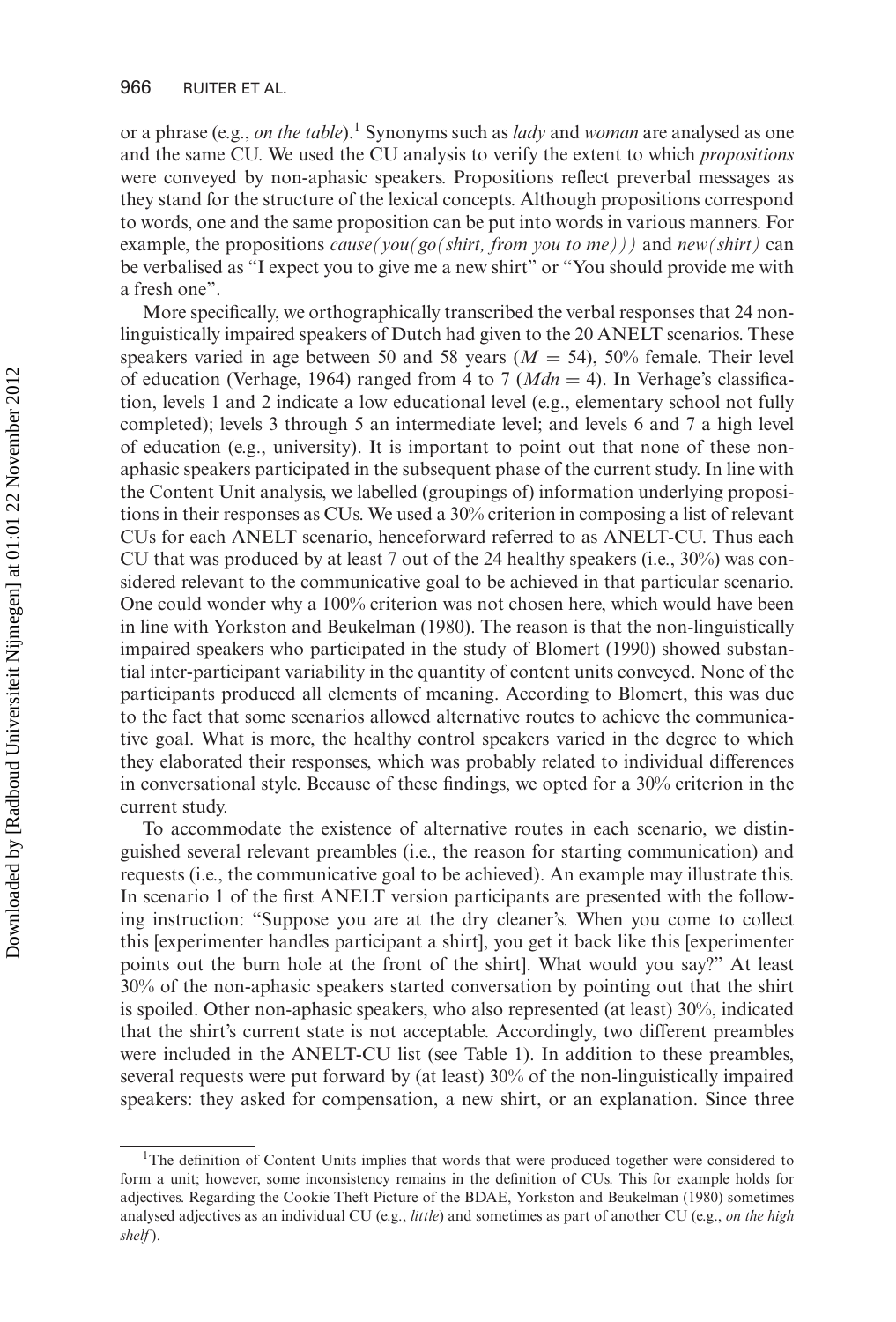different requests were communicated, all these requests were considered to be of relevance. In Table 1, P1 and P2 indicate alternative preambles. Similarly, R1 to R3 point to alternative requests.

Whereas a 30% criterion was used in deriving de CU-list, a 100% criterion was used in quantitatively scoring aphasic speakers' responses to the ANELT. That is, in order to be rated *communicatively adequate*, aphasic speakers should produce *all* CUs underlying one of the alternative preambles and requests in their responses. More specifically, although alternative preambles and requests can be produced in order to achieve the communicative goal in each scenario, an aphasic speaker should either produce both CUs underlying P1 or both CUs underlying P2. What is more, the speaker should produce all three CUs underlying one of the three possible requests (i.e., R1, R2, or R3) as well. Only then will the aphasic speaker be assigned the maximum score (see example below). The number of essential CUs per scenario—and thus the maximum score per scenario—ranges from two to nine  $(Mdn = 5)$ .

A protocol was made for the ANELT-CU scoring procedure, which for example includes instructions on handling circumlocutions as well as semantic paraphasias (whenever comprehensible to the context, the former are considered to adequately express a CU, the latter are not). The protocol also provided some examples on assigning scores, among which the following example (Scenario 1 of ANELT version I):

*Uh d'r is een* ... *d'r is een brandvlek in de ... d'r is een brandvlek gemaakt. Dus ik kan deze zo niet meemaken, zo niet mee uh nemen en ik wil hem graag gemaakt hebben.* (Er there is a ... there is a burn hole in the .... there is a  $\frac{\text{burn hole}}{\text{P1.1}}$  now. Thus, I cannot experience it like this, cannot take it er back and I **R1.2** would like to have **R1.1** it fixed **R1.3**)

In the English translation we marked the essential CUs that were expressed. This speaker opted for Preamble 1, but produced only one of the underlying CUs. In addition he produced Request 1, of which he produced all three underlying CUs. In total, this aphasic speaker was assigned 4 out of the 5 points for his verbal responses to this scenario.

| <i>Instruction:</i>               | "Suppose you are at the dry cleaner. When you come to collect this, you get it back<br>like this (experimenter handles participant a shirt that has a burn hole at the front).<br>What would you say?" |           |              |  |  |  |
|-----------------------------------|--------------------------------------------------------------------------------------------------------------------------------------------------------------------------------------------------------|-----------|--------------|--|--|--|
| Preamble $(P)$ /<br>Request $(R)$ |                                                                                                                                                                                                        | Sub-score | Sum score: 5 |  |  |  |
| P1                                | spoiled $p_{1,1}$ (shirt $p_{1,2}$ )                                                                                                                                                                   | 2         |              |  |  |  |
| P <sub>2</sub>                    | OR unacceptable $p_{2,1}$ (spoil $p_{2,2}$ )                                                                                                                                                           | (2)       |              |  |  |  |
| R1                                | AND get $_{R1.1}$ (I $_{R1.2}$ , new one (for free) /<br>it fixed $_{R13}$ )                                                                                                                           | 3         |              |  |  |  |
| R <sub>2</sub>                    | OR get from you $R2.1$ (1 $R2.2$ )<br>compensation $R_{2,3}$ )                                                                                                                                         | (3)       | 3            |  |  |  |
| R <sub>3</sub>                    | OR get from you $_{R3.1}$ (1 $_{R3.2}$ , explanation<br>R3.3)                                                                                                                                          | (3)       |              |  |  |  |

TABLE 1 ANELT-CU scenario 1: Dry cleaner

Sub-scores for alternative causes or requests (indicated with "OR") are given in parentheses. In order to be assigned the maximum score speakers should produce all CUs of preamble P1 or P2 as well as all CUs of one request (i. e., R1, R2, or R3). The fact that both a preamble and request should be produced is indicated with "AND" (printed in bold).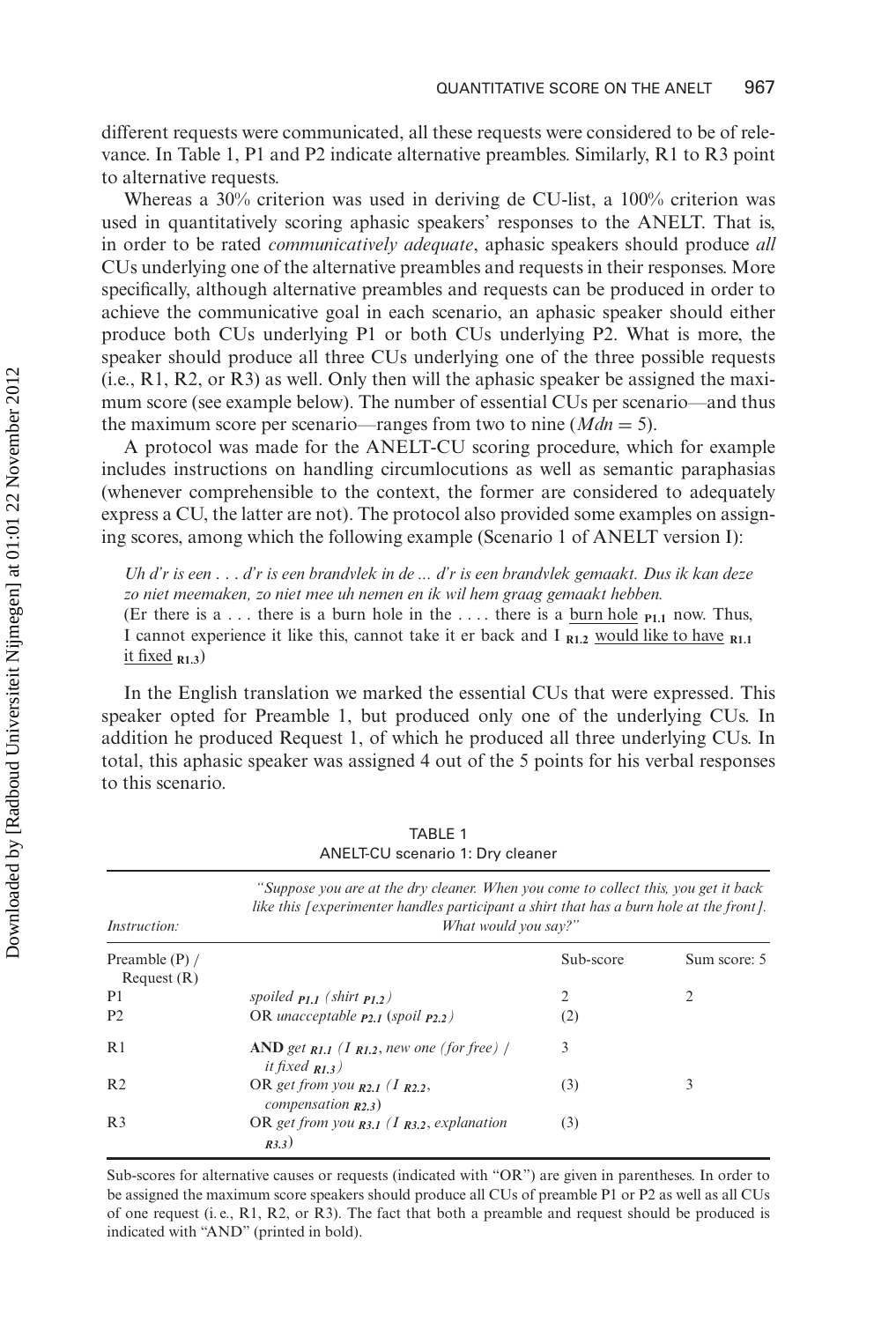#### **Participants**

A total of 30 speakers of Dutch participated in the present study.

*Healthy control speakers (* $n = 20$ *).* There were 8 male and 12 female healthy control speakers, varying in age between 25 and 63 years  $(M = 51)$ . Their level of education (Verhage, 1964) ranged from 4 to 7 ( $Mdn = 5$ ). The participants had neither neurological damage nor severe visual or hearing disorders. None of the healthy control participants' responses had been used to derive the relevant CUs for the ANELT-CU scoring procedure, which was described in the preceding section.

*Aphasic speakers with predominantly expressive disturbances*  $(n = 10)$ *.* A total of 10 aphasic speakers with predominantly expressive disturbances were recruited among patients of two rehabilitation centres in the Netherlands: the Sint Maartenskliniek in Nijmegen  $(n = 7)$  and VieCuri in Venlo  $(n = 3)$ . All participants were in the subacute phase. Although all participants were hampered in spoken language production, some of them also demonstrated mild apraxia of speech (IH, FM, FP, AS, and MP). These five participants nevertheless produced at least 95% intelligible speech output (for participants' characteristics, see Table 2). In using the nonparametric discriminant analysis programme (ALLOC) of the Dutch AAT (Graetz et al., 1992), participants IH, AS, and TV were classified as Wernicke's aphasia. However, the clinical presentation of their language disorders—as judged by their trained speech and language therapist—was indicative of *predominantly expressive disturbances* (Weisenburg & McBride, 1935). Since it is acknowledged that ALLOC classification and clinical presentation do not always coincide (e.g., Günther, Hofman, & Promes, 2009), participants IH, AS, and TV were nevertheless included in the present study.

#### Design and assessments

Our experiment was for each outcome measure a split-plot design with two fixed factors: the between-participant factor Group, which contains two levels: aphasic and healthy control speakers, and the within-participant factor Time: T1 and T2. The time interval between T1 and T2 was 8 weeks, in which the control speakers did not receive any intervention. The aphasic speakers received therapy aiming for restoration of their spoken language production difficulties. Both goal and intensity of treatment were somewhat different for each aphasic speaker. However, the current study does not seek to evaluate therapy outcome; focus is on the systematic exploration of a quantitative measure of functional communication. Therefore the fact that guided recovery (i.e., recovery that is increased as a result of training, see Robertson & Murre, 1999) was occurring was more important than establishing what induced it.

The three outcome measures were: the rating of verbal adequacy on the 5-point ANELT A-scale (henceforward referred to as *ANELT-traditional*), the percentage of relevant Content Units produced in the ANELT (i.e., ANELT-CU), and the percentage of essential information units expressed in a Picture Description Task (PDT; Ruiter, 2008). In the PDT, participants are instructed to describe 40 pictures of every day life activities (e.g., a man who squeezes oranges in the kitchen), which are displayed on a computer screen. The task is self-paced and participants do not receive any feedback on their spoken language production. The PDT was used in the current study as a reference test, because it also measures verbal effectiveness quantitatively.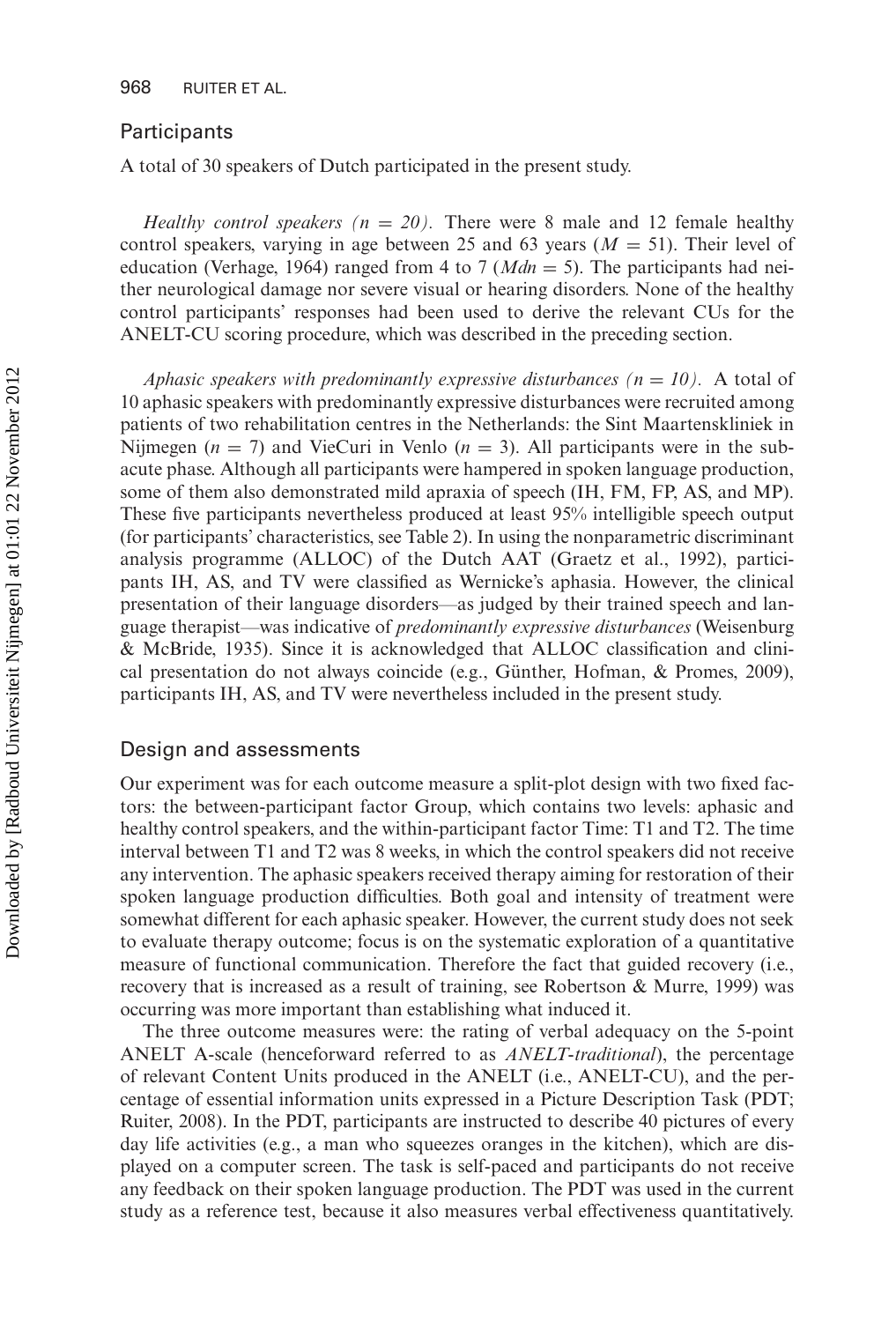|               | Participant  | Age $(vrs)^a$ (weeks) <sup>b</sup> | <i>TPO</i>     | Syndrome<br>AAT <sup>c</sup> | Severity<br>aphasia <sup>d</sup> | Handedness | Aetiology /<br>localisation <sup>e</sup> | <i>Education</i> |
|---------------|--------------|------------------------------------|----------------|------------------------------|----------------------------------|------------|------------------------------------------|------------------|
| <b>IH</b>     | f            | 49                                 | 8              | Wernicke                     | 47.43                            | R          | SAH, LH, parietal                        | $\overline{4}$   |
| <b>HS</b>     | f            | 52                                 | 48             | md                           | md                               | R          | md                                       | 5                |
| <b>BM</b>     | f            | 49                                 | 11             | <b>Broca</b>                 | 36.81                            | R          | ICVA, LH, arteria<br>cerebri media       | 5                |
| FM -          | m            | 57                                 | 7              | <b>Broca</b>                 | 43.67                            | L          | ICVA, LH, exact<br>location unknown      | 6                |
| FP            | m            | 61                                 | 8              | <b>Broca</b>                 | 40.97                            | R          | ICVA, LH, exact<br>location unknown      | 5                |
| <b>AS</b>     | $\mathsf{f}$ | 77                                 | 5              | Wernicke                     | 58.20                            | R          | ICVA, LH, exact<br>location unknown      | 6                |
| TV            | m            | 67                                 | 8              | Wernicke                     | 51.63                            | R          | ICVA, LH, exact<br>location unknown      | 6                |
| <b>MP</b>     | f            | 57                                 | 10             | <b>Broca</b>                 | 44.38                            | R          | HCVA, LH, exact<br>location unknown      | 5                |
| JH            | m            | 51                                 | 6              | md                           | md                               | L          | md                                       | 5                |
| <b>FK</b>     | m            | 64                                 | 7              | md                           | md                               | R          | md                                       | $\overline{4}$   |
| Mean<br>Range |              | 58<br>$49 - 77$                    | 12<br>$5 - 48$ |                              |                                  |            |                                          |                  |

TABLE 2 Characteristics of aphasic speakers in sub-acute phase after stroke  $(n = 10)$ 

Participants HS, JH, and FK have missing data (*md*) for the aphasia syndrome, severity of aphasia and aetiology.

a, bAge (in years) versus time post-onset (in weeks) at T1.

cAAT diagnosis based on the nonparametric discriminant analysis programme (ALLOC).

<sup>d</sup>Severity of aphasia is expressed as the average profile height ( $M = 50$ ,  $SD = 10$ ) of the Dutch Aachen Aphasia Test (Graetz et al., 1992)

 $e$ SAH = subarachnoid haemorrhage, ICVA = ischaemic cerebrovascular accident, HCVA = hemorrhagic cerebrovascular accident.

<sup>f</sup> Level of education according to Verhage (1964): levels 1 and 2 indicate a low educational level; levels 3 through 5 an intermediate level; and levels 6 and 7 a high level of education.

That is, a list of essential Content Units is available for the PDT. This list was established on the basis of the verbal responses that 10 linguistically unimpaired speakers of Dutch had given to the PDT when participating in the study of Ruiter (2008).<sup>2</sup> To the best of our knowledge there are no other standardised and norm-referenced tests available that measures verbal effectiveness quantitatively.

#### Procedure and statistical analyses

At T1 and T2 all 30 participants were presented with both versions of the Dutch ANELT as well as the PDT. The order in which the participants were presented with the tests was counterbalanced. Participants' responses to both tests were taperecorded. With the audio fragments, a trained speech and language pathologist rated

<sup>&</sup>lt;sup>2</sup>As the PDT had yielded homogeneous verbal responses of the 10 healthy control speakers in the study by Ruiter (2008), the criterion for relevance was set at 75% for the PDT, which is in line with Christiansen (1995) as well as Huber (1990). As discussed above, the ANELT had yielded much more heterogeneous responses from healthy control speakers (Blomert, 1990). That is the reason why the criterion for relevance was set at 30% for the ANELT-CU scoring procedure.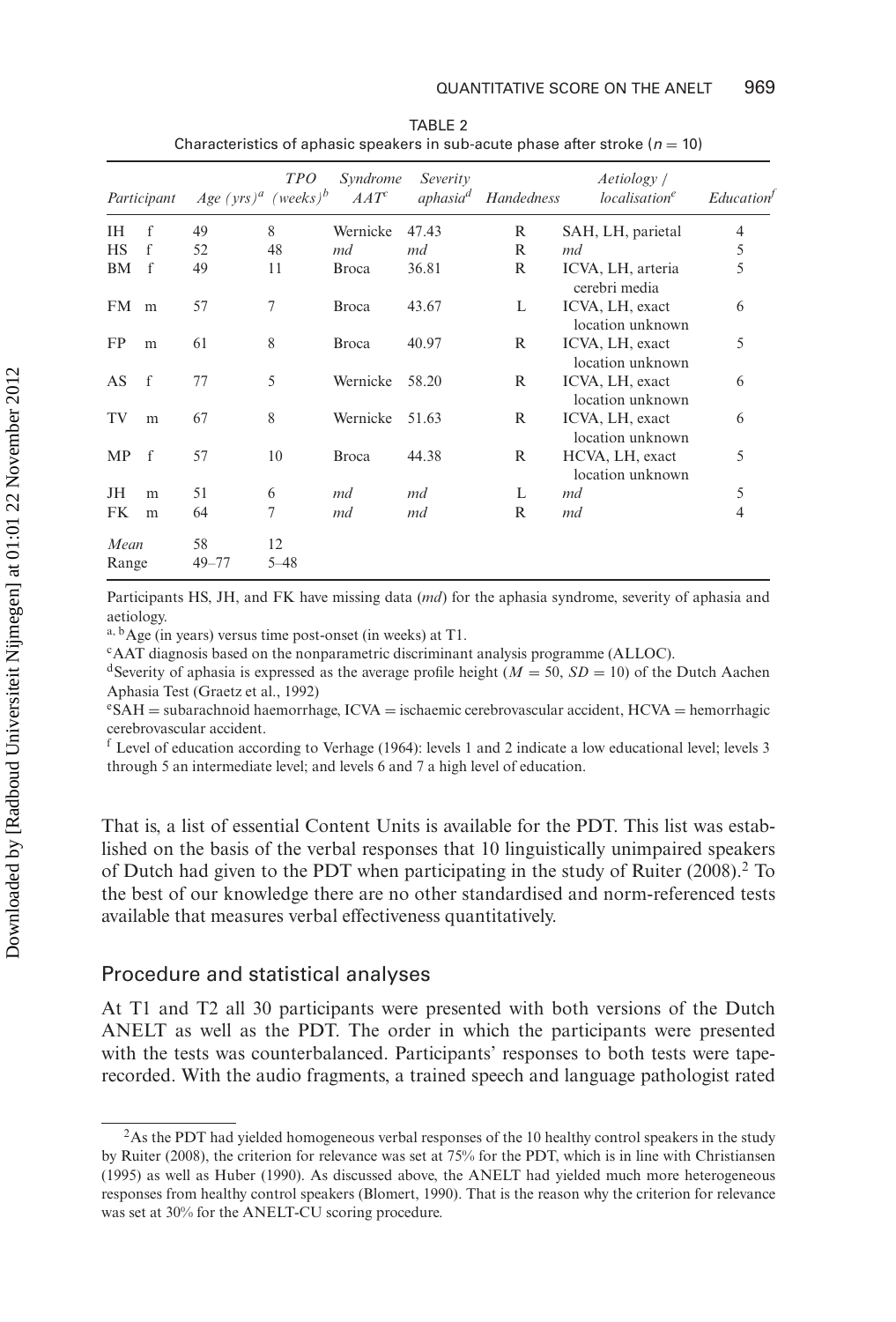each speaker's verbal adequacy on the 5-point ANELT A-scale. Subsequently, the audio-fragments of the PDT and ANELT were orthographically transcribed. Using scoring protocols for the ANELT-CU and the PDT, the speech and language pathologist derived a quantitative score of verbal effectiveness for both the ANELT and PDT. The ANELT A-scale ratings were not available to the speech and language pathologist when doing the quantitative rating. On average, it took 1 hour to derive an ANELT-CU score for each aphasic speaker, the time needed for orthographic transcription included. A second speech and language pathologist scored the verbal responses of three randomly chosen aphasic speakers (FM, FP, and AS) and three control speakers (DJ, HM, and PB) as well. In order to be able to derive a measure of verbal efficiency the ANELT samples were timed. All time taken by the experimenter's speech was subtracted; however, pauses that occurred prior to or within the boundaries of the aphasic speaker's turn of talk were included in the time for the participant's speech, as suggested by Oelschlaeger and Thorne (1999). Subsequently the total number of words was counted. Verbal efficiency was operationally defined as the average number of Essential Content Units per minute (*ECU*/*min*). In calculating this parameter, 30 seconds was used as a cut-off to round to full minutes (i.e., *n* resp.  $n + 1$  minutes).

For all outcome measures obtained with the randomly chosen control speakers  $(n = 3)$  and aphasic speakers  $(n = 3)$ , Intra-class Correlation Coefficients (ICCs, objects random, raters fixed, using the consistency definition) were calculated at T1, which allowed investigation of research question (1). The raters were not randomly chosen from a large population of raters, that is why we did not label them as a random factor. However, this does not preclude generalisation to other raters, as we are convinced that the raters could be replaced by other raters who, of course, should receive the same amount of training and show the same degree of interest in the subject.

To investigate questions (2) to (4) we planned to use two-way repeated-measures ANOVA (GLM repeated measures procedure of SPSS 16.0). However, homogeneity of variances—a basic assumption in analysis of variance—was intrinsically not warranted (as confirmed by Levene's tests, which were always significant, also after arcsin transformations of the data). As expected, the control group was much more homogeneous and their scores were in close proximity to ceiling level. That is why we resorted to non-parametric alternatives implemented in SPSS 16.0: Wilcoxon's matched pairs signed ranks test to assess the changes between the scores obtained at T1 and T2 for each of the groups and each of the dependent measures, and bootstrapped Welch's *t* tests for independent samples to assess differences between the groups at each moment in time and for each of the dependent variables (Boos, 2003; Ruxton, 2006). One-tailed *p* values are reported, as the expectations (H1s) were directional; for the Wilcoxon tests exact *p* values were calculated. One of the effects of using one-tailed tests is a welcome one: an increase in power. Since six comparisons were made between the groups in total as well as three comparisons per group across time, we used the Holm method (e.g., Holm, 1979) to control for inflation of the Type I error. Thus we report Holm's adjusted *p* levels for all outcome measures.

Sensitivity to change in verbal effectiveness over time was assessed with  $d_{\text{paired}}$ , which is one of the available effect size indices used to gauge the responsiveness of scales to clinical change. In the current study Pearson's correlation coefficient, *r*, was used not only as a measure of the strength and direction of linear dependency between two variables, but also as an indication of the strength of the experiment effect.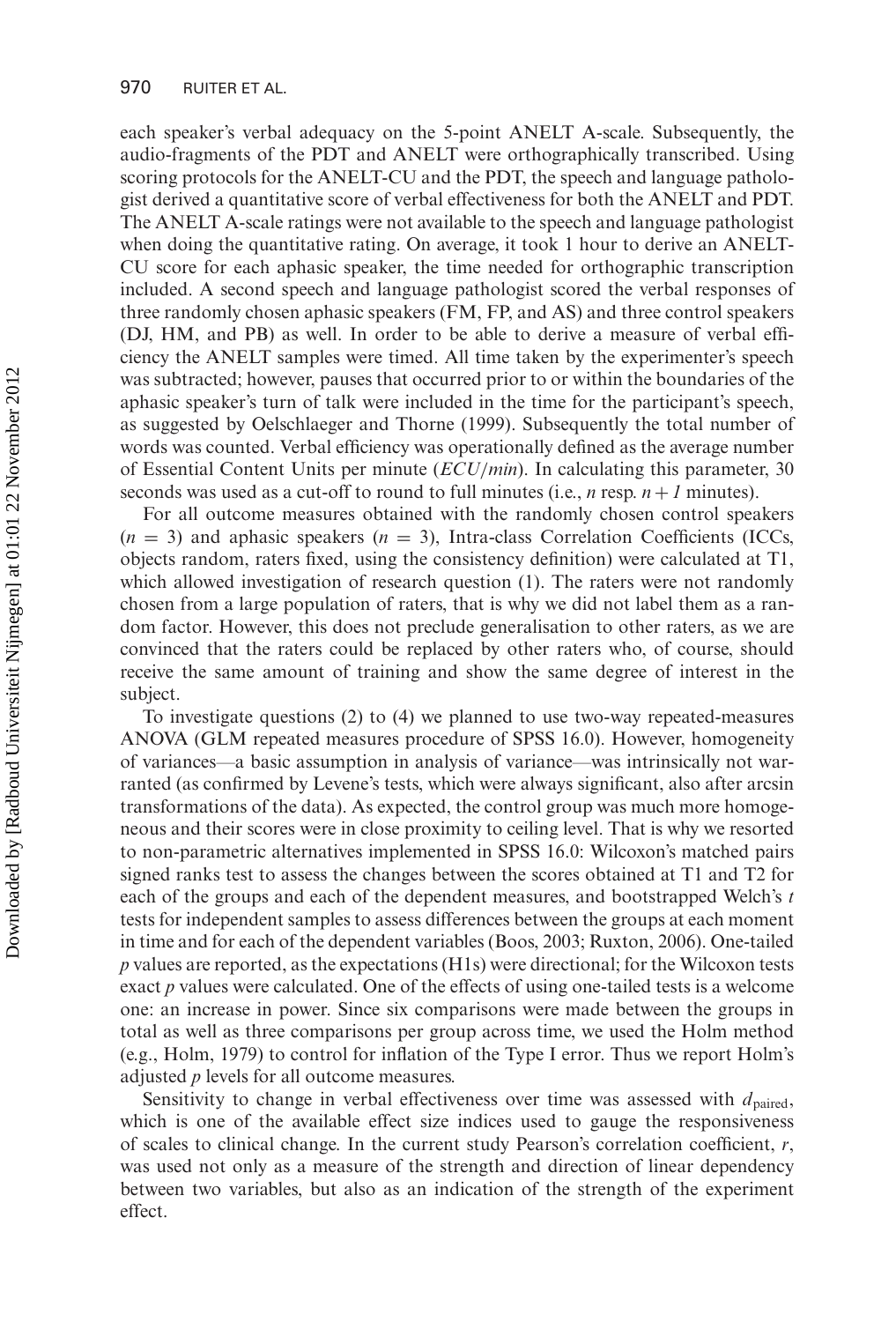#### RESULTS AND DISCUSSSION

#### Inter-rater agreement

For each of the randomly chosen aphasic speakers, ICCs were calculated for the outcome measures. The ICCs for ANELT-traditional ranged from .656 to .926 ( $M =$ .787), for ANELT-CU from .712 to .953 (*M* = .821), and for the PDT from .914 to .979 (*M* = .948). ICCs for the control speakers ranged from .892 to 1.000 (*M* = .942) in ANELT-CU and from .918 to .971 ( $M = .942$ ) in the PDT.<sup>3</sup> All ICCs were significantly different from zero ( $p < .001$ ) and—using the criteria of Landis and Koch (1977, in Rietveld & Van Hout, 2005) for interpretation—the strength of the relation between all ratings was substantial (i.e., .61–.80) to almost perfect (i.e., >.81).

### Distinguishing healthy and aphasic speakers

As Table 3 shows, the two groups differed significantly on all three dependent variables (i.e., ANELT-traditional, ANELT-CU, and PDT) at each point in time: all *p* values < .01. So, at each point in time, the healthy control speakers scored significantly higher than the aphasic speakers.

#### Stable performance over time for healthy control speakers

It was expected that the control speakers would show stable performance over time on all outcome variables. In line with our expectations, non-significant differences between the scores obtained at T1 and T2 were found for ANELT-CU as well as the PDT. For ANELT-traditional, however, the control speakers had significantly lower scores at T2 than at T1 (cf. Table 4). The latter finding may be due to the fact that the healthy control speakers' responses nearly reached ceiling level and were not spread out much (as indicated by the low *SD*) at T1. In a situation with a very small standard error, even a small decrease in the average score, as occurred at T2, may lead to significance.

| Outcome measure   |                | Control<br>speakers |         | <i>Aphasic</i><br>speakers |         | $M$ difference | Bootstrapped Welch t test  |
|-------------------|----------------|---------------------|---------|----------------------------|---------|----------------|----------------------------|
| ANELT-traditional | Τ1             | 99.55               | (.69)   | 64.10                      | (13.45) | 35.45          | $t(28) = -8.327, p < .001$ |
|                   | T2             | 98.55               | (1.85)  | 69.00                      | (13.16) | 29.55          | $t(28) = -7.067, p < .001$ |
| <b>ANELT-CU</b>   | Τ1             | 80.98               | (10.16) | 45.80                      | (14.48) | 35.18          | $t(28) = -6.881, p < .001$ |
|                   | T <sub>2</sub> | 80.69               | (8.13)  | 52.46                      | (15.11) | 28.23          | $t(28) = -5.523, p < .001$ |
| <b>PDT</b>        | T1             | 90.49               | (6.52)  | 51.02                      | (23.09) | 39.47          | $t(28) = -5.302, p < .001$ |
|                   | T2             | 90.43               | (6.42)  | 60.94                      | (19.41) | 29.49          | $t(28) = -4.678, p < .001$ |

TABLE 3 Differences in percentage scores between control (*n* = 20) and aphasic speakers  $(n = 10)$  at each point in time

<sup>&</sup>lt;sup>3</sup>Because of a ceiling effect, the ICC is not given for the ANELT-traditional administered to the healthy control speakers.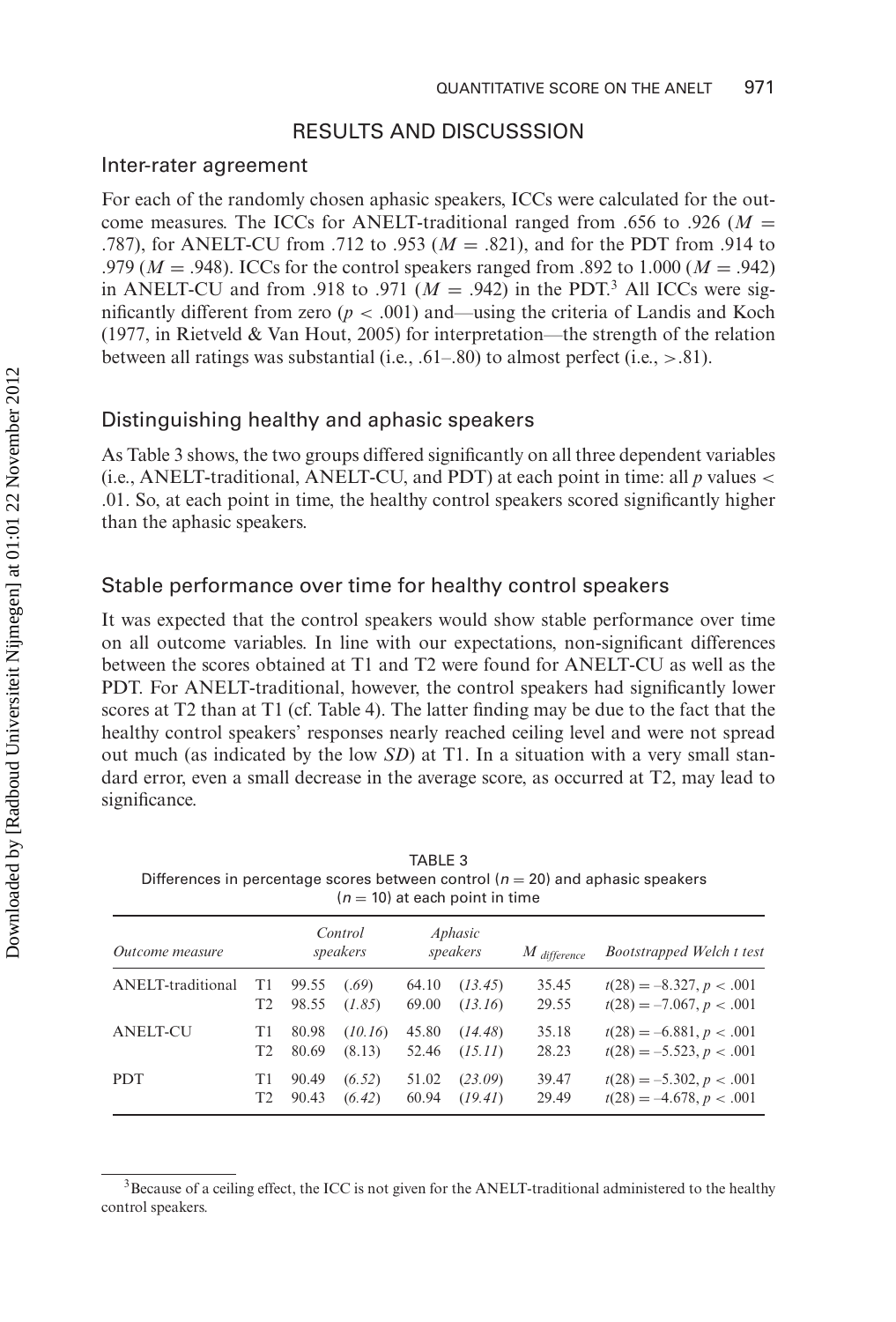| <i>Outcome</i><br>measure | Group              | T1                                   | T <sub>2</sub>                                          | $\Delta T$ $T$  | Wilcoxon signed-rank test Effect size         |                          |
|---------------------------|--------------------|--------------------------------------|---------------------------------------------------------|-----------------|-----------------------------------------------|--------------------------|
| ANELT-<br>traditional     | control<br>aphasic | 99.55 (.69)<br>$64.10$ $(13.45)$     | 98.55 (1.85)<br>69.00<br>(13.16)                        | $-1.00$<br>4.90 | $T^+=3.5, p=.009$<br>$T^- = 19, p = .209$     | $r = -.42$<br>$r = -.19$ |
| ANELT-<br><b>CU</b>       | control<br>aphasic | 80.98                                | $(10.16)$ 80.69 $(8.13)$<br>45.80 (14.48) 52.46 (15.11) | .29<br>6.66     | $T^+=93, p=.654$<br>$T^- = 1, p = .006$       | $r = -.07$<br>$r = -.60$ |
| <b>PDT</b>                | control<br>aphasic | (6.52)<br>90.49<br>$51.02$ $(23.09)$ | 90.43 (6.42)<br>60.94<br>(19.41)                        | $-.06$<br>9.92  | $T^-$ = 77, $p = .654$<br>$T^- = 2, p = .006$ | $r = -.06$<br>$r = -.58$ |

TABLE 4 Average percentage scores (*SD*) at T1 and T2; changes in scores over time for both control  $(n = 20)$  and aphasic speakers  $(n = 10)$ 

## Increased performance over time for aphasic speakers

We hypothesised that the aphasic speakers would perform better on all dependent measures as a result of guided recovery. In line with our expectations, significant differences between the scores obtained at T1 and T2 were found for all dependent variables, except for ANELT-traditional (cf. Table 4).

## Responsiveness

As indicated above, the aphasic speakers on average exhibited higher performance on ANELT-CU and PDT over time. In line with these findings the lowest value of  $d_{\text{paired}}$ was obtained in the aphasic speakers with ANELT-traditional (.31). When compared to ANELT-traditional, ANELT-CU yielded a higher  $d_{\text{paired}}$  value (1.36). This value was even somewhat higher for the PDT (1.44). The fact that PDT and ANELT-CU correlated positively and significantly at T2 ( $r_8 = .773$ ,  $p = .009$ ), whereas PDT and ANELT-traditional did not ( $r_8 = .308$ ,  $p = .386$ ), further supports the hypothesis that ANELT-CU more sensitively measures verbal effectiveness in aphasic speakers than ANELT-traditional.

## Verbal efficiency

At T1 the aphasic participants on average produced 4.50 ECU/min (*SD* 2.44) in ANELT parallel versions I and II. At T2, this was 6.83 ECU/min (*SD* 4.26). A Wilcoxon signed-ranks test revealed that the 10 aphasic speakers on average increased verbal efficiency over time:  $T = 3$ ,  $p = .005$ , effect size  $r = -.56$ .

## GENERAL DISCUSSION

The study reported here sought to develop a quantitative score of verbal effectiveness, based on the elements of meaning that are essential to achieve the communicative goal in each ANELT scenario. We investigated whether such a quantitative score increases responsiveness of the ANELT and also allows derivation of a measure of verbal efficiency. Although our findings need to be replicated in a larger group of aphasic speakers, the main results suggest that there is a positive answer to both questions.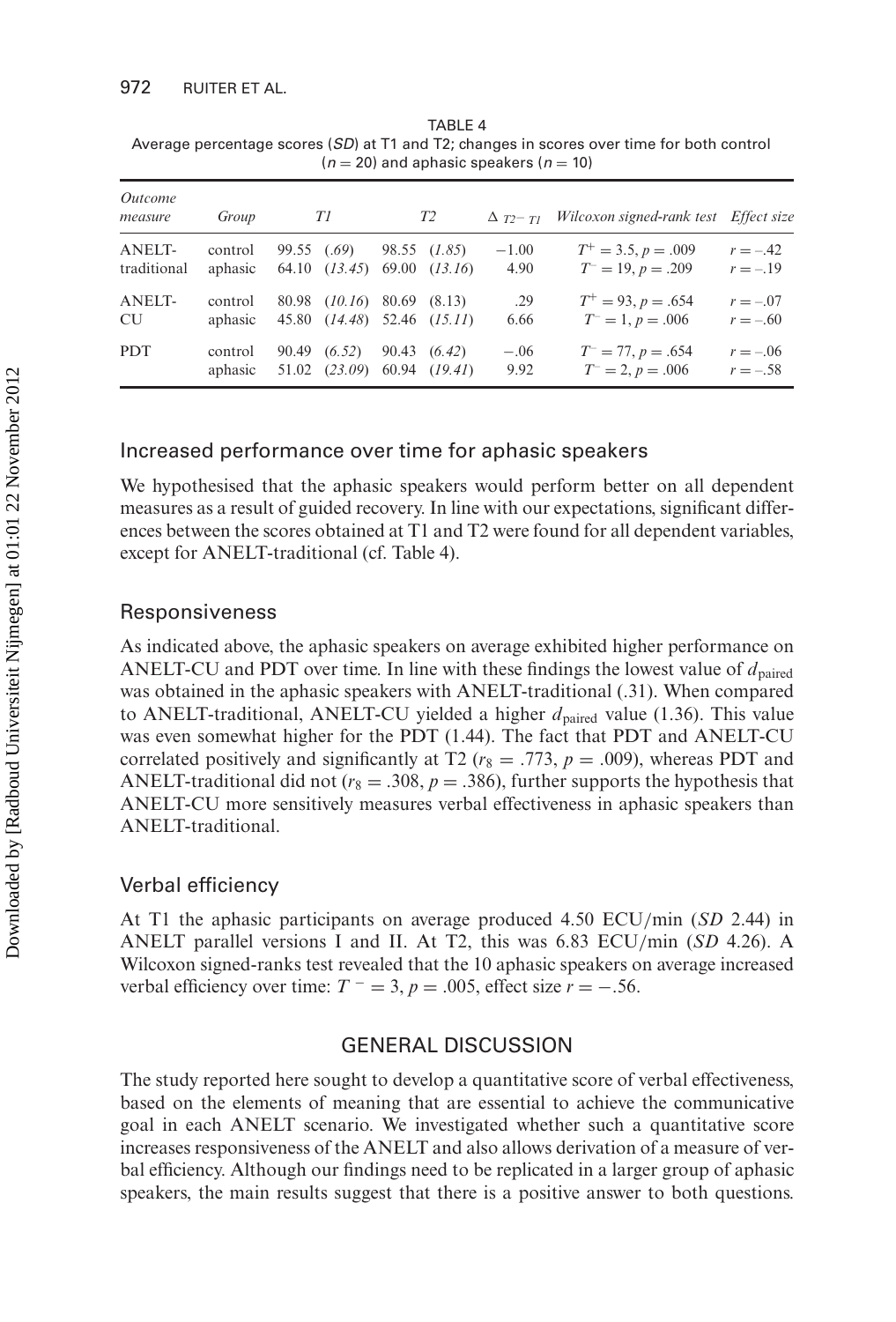The fact that valid and reliable measures of verbal effectiveness as well as efficiency can be calculated for the ANELT allows clinicians to obtain a more complete picture of aphasic speakers' functional communication skills. Further research is warranted in order to establish critical differences for the quantitative outcome measures for the ANELT, which are essential to decide on individual patient's performance difference. Critical differences are also needed for conducting studies into the efficacy and effectiveness of aphasia therapy. Only then the new outcome measures may become a new standard for measuring verbal effectiveness and efficiency in aphasic speakers.

In interpreting the aphasic speaker's functional communication skills it is important to point out that aphasia therapy may affect both aspects differently in the several phases of rehabilitation. Whereas both aspects of functional communication may increase as a result of restoration therapy, compensation therapy may affect verbal effectiveness and efficiency in a different way, depending on the strategy used. For example, some chronically anomic speakers produce a hypernym (e.g., *animal*) when they fail to retrieve a word (e.g., *giraffe*). Teaching such speakers to produce a circumlocution (e.g., *A tall animal that lives in Africa. It has a very long neck and legs*) may lead to an increase in verbal effectiveness. However, verbal efficiency is likely to decrease as the speaker produces more words.

Another example regarding the effect of compensation therapy on functional communication relates to the error-strewn production of sentences that may occur in chronically agrammatic speakers. The *Dutch and adapted version of Reduced Syntax Therapy* (REST; Ruiter, Kolk, & Rietveld, 2010, for the original REST programme see Schlenck, Schlenck, & Springer, 1995) aims at the continuous use of normal but pre-morbidly infrequently used language routine: the production of ellipses. Ellipses are grammatically well formed, but incomplete utterances, such as *problem solved* or *Tim drinking coffee* (Progovac, 2006). When such speakers learn to simplify their grammatical output by producing ellipses continuously, fluency is typically increased because the complexity of the utterance is now optimally tuned to the speaker's linguistic capacity (Kolk, 2006). The aphasic speakers who participated in the study of Ruiter, Kolk, and Rietveld typically compensated the reduction in utterance length by increasing the number of utterances produced. As a consequence the amount of information conveyed on average remained the same. Thus verbal efficiency increased in these chronically agrammatic speakers of Dutch, whereas hardly any improvement in verbal effectiveness was observed (Ruiter et al., 2010). These examples illustrate that further research is warranted in order to investigate the effect that compensation therapy has on verbal effectiveness and efficiency.

#### Clinical implications

A clinically relevant matter that has to be addressed is the time involved to derive a quantitative score of verbal effectiveness in the ANELT. Compared to ANELTtraditional, clinicians need to spend more time to derive the ANELT-CU score. Although the amount of time required for the ANELT-traditional procedure varies between speakers, depending on their functional communication skills, time needed for scoring is almost one-to-one related to the participant's time for speech. That is, clinicians assign their scores to the A-scale while playing back the audio-tape. The ANELT-CU scoring procedure, on the other hand, is much more time-consuming, because it requires transcription of the speech sample and marking of the CUs in the transcription. It is commonly acknowledged that quantitative scoring procedures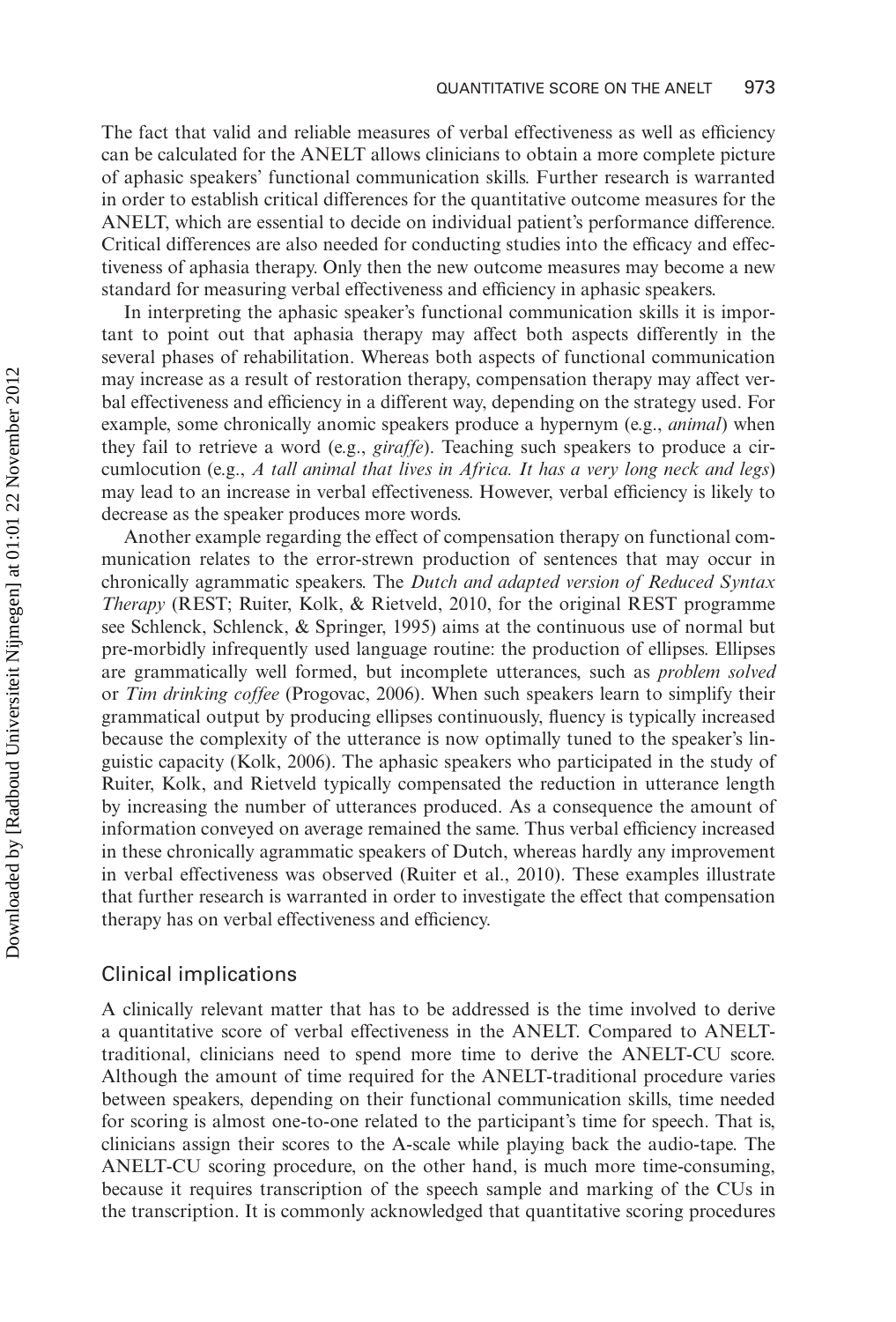are very time-consuming (e.g., Prins & Bastiaanse, 2004). Our experience is that the time needed to derive a quantitative score of verbal effectiveness is at least doubled, when compared to ANELT-traditional. We nevertheless are inclined to believe that the ANELT-CU scoring procedure is valuable in both academic and clinical practice. Compared to the traditional test, ANELT-CU seems more sensitive to measure improvement in verbal effectiveness and also allows measurement of verbal efficiency. This is of relevance because, in evaluating the efficacy and effectiveness of aphasia therapy, both aspects of functional communication need to be investigated. Regarding the increased time effort, human language technology may be used to provide reliable and valid quantitative measures of functional communication without human intervention. That is why we plan to have language and speech technology developed for the automatic calculation of degree of functional communication on the basis of speech recordings.

> Manuscript received 14 November 2010 Manuscript accepted 5 March 2011 First published online 27 May 2011

## **REFERENCES**

- Bastiaanse, R., Hurkmans, J., & Links, P. (2006). The training of verb production in Broca's aphasia: A multiple-baseline across-behaviours study. *Aphasiology*, *20*, 298–311.
- Blomert, L. (1990). What functional assessment can contribute to setting goals for aphasia therapy. *Aphasiology*, *4*, 307–320.
- Blomert, L. (1994). *Assessment and recovery of verbal communication in aphasia*. Doctoral dissertation, Radboud University, Nijmegen.
- Blomert, L., Kean, M. L., Koster, Ch., & Schokker, J. (1994). Amsterdam-Nijmegen Everyday Language Test: Construction, reliability and validity. *Aphasiology*, *8*, 381–407.
- Blomert, L., Koster Ch., & Kean, M-L. (1995). *Amsterdam-Nijmegen Test voor Alledaagse Taalvaardigheid: Handleiding* [Amsterdam-Nijmegen Everyday Language Test: Manual]. Lisse: Swets & Zeitlinger.
- Boos, D. D. (2003). Introduction to the Bootstrap World. *Statistical Science, 18*, 168–174.
- Christiansen, J. A. (1995). Coherence violations and propositional usage in narratives of fluent aphasics. *Brain and Language*, *51*, 291–317.
- Doesborgh, S. J. C., Van de Sandt-Koenderman, M., Dippel, D. W. J., Van Harskamp, F., Koudstaal, P. J., & Visch-Brink, E. (2004). Effects of semantic treatment on verbal communication and linguistic processing in aphasia after stroke: A randomized control trial. *Stroke*, *35*, 141–146.
- Frattali, C. M. (1992). Functional assessment of communication: Merging public policy with clinical views. *Aphasiology*, *6*, 63–83.

Goodglass, H., & Kaplan, E. (1972). *Boston Diagnostic Aphasia Examination*. Philadelphia: Lea & Febiger.

- Graetz, P., de Bleser, R., & Willmes, K. (1992). *De Akense Afasietest* [The Aachen Aphasia Test]. Lisse: Swets & Zeitlinger.
- Grande, M., Hussmann, K., Bay, E., Christoph, S., Piefke, M., Willmes, K., et al. (2008). Basic parameters of spontaneous speech as a sensitive method for measuring change during the course of aphasia. *International Journal of Language and Communication Disorders*, *43*, 408–426.
- Günther, T., Hofman, M., & Promes, M. (2009). Afasiesyndromen: Twijfels over de klassieke taxonomie [Aphasia syndromes: Questioning the classic taxonomy]. *Logopedie en Foniatrie*, *5*, 148–152.
- Holm, S. (1979). A simple sequentially rejective multiple test procedure. *Scandinavian Journal of Statistics*, *6*, 65–70.
- Huber, W. (1990). Text comprehension and production in aphasia: Analysis in terms of micro- and macroprocessing. In Y. Joanette & H. H. Brownell (Eds.). *Discourse ability and brain damage* (pp. 154–179). New York: Springer-Verlag.
- Irwin, W. H., Wertz, R. T., & Avent, J. R. (2002). Relationships among language impairment, functional communication, and pragmatic performance in aphasia. *Aphasiology*, *16*, 823–835.
- Kay, J., Lesser, R., & Coltheart, M. (1995). *Psycholinguistic Assessments of Language Processing in Aphasia*. Hove, UK: Lawrence Erlbaum Associates Ltd.